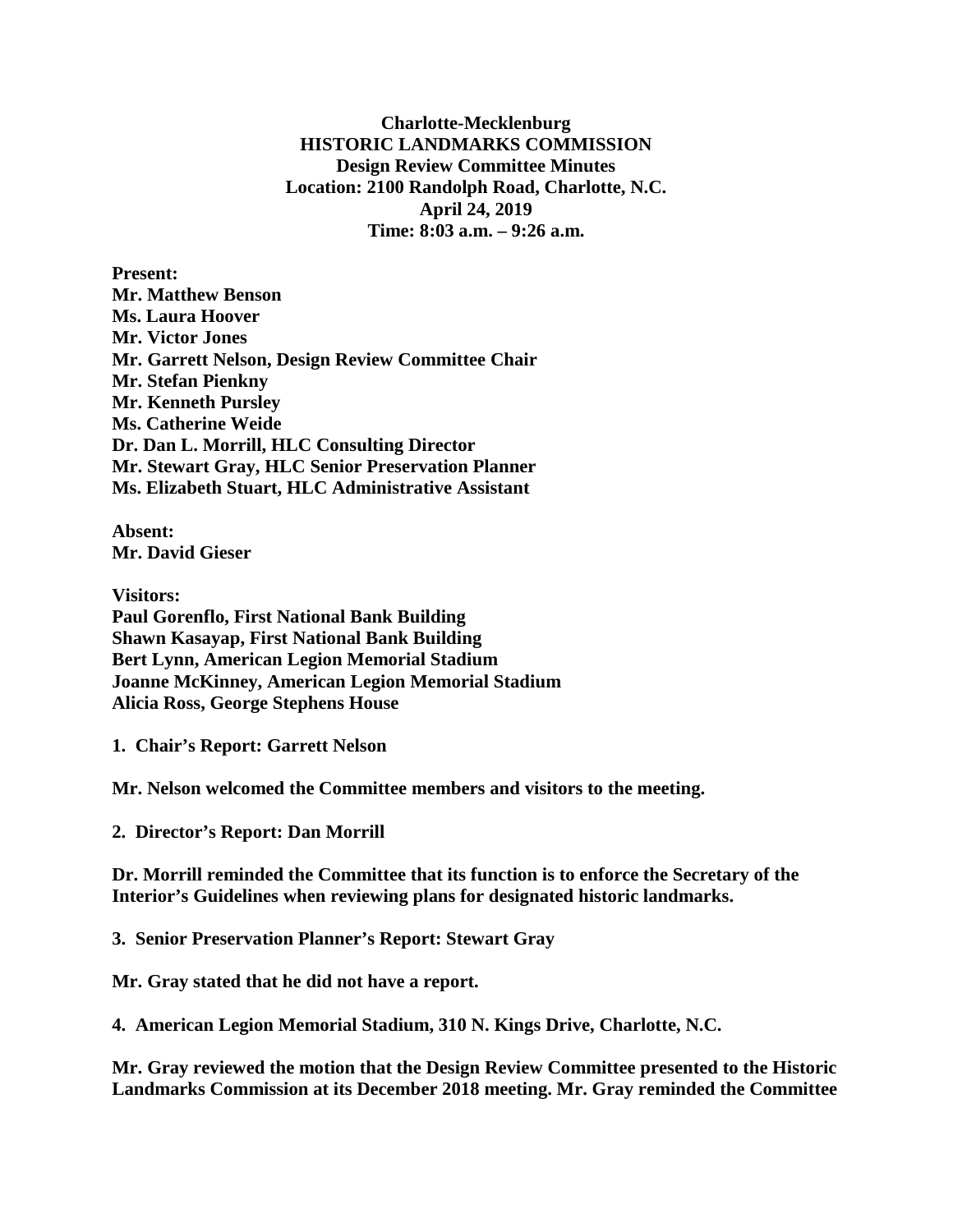**that the motion directs this project. Mr. Gray noted that the presentation shown to the Committee was an update and, therefore, a motion was not required at this time.** 

**Mr. Gray reviewed the design update provided by the applicant. Victor Jones and Joanne McKinney stated that meetings regarding the design of the stadium are ongoing and that it is useful to have feedback from the Committee during this process.** 

**Dr. Morrill stated that the ticket booths must appear as they did originally and that the proposed new windows in the ticket booths are not appropriate. Dr. Morrill also requested that the Committee acquire record photographs of the current state of the stadium for historic reference.**

**Note: Dr. Morrill left the meeting at 8:30 a.m.**

**Mr. Jones and Ms. McKinney stated that new, larger windows are needed in the ticket booths in order for them to continue to function as ticket booths. Mr. Gray stated that the ticket booths had been updated in the past but reiterated the importance of not placing windows in them since the ticket booths are original features of the stadium. The Committee spoke of concerns about the functionality of the ticket booths without the new windows. Mr. Gray reminded the Committee that a motion was not needed at this point and that the applicants would return to the Committee with more concrete plans in the future.** 

**Mr. Jones and Ms. McKinney detailed proposed landscape in and around the stadium. Mr. Jones and Ms. McKinney also discussed plans for the stone field-level wall. Mr. Jones reiterated that details are not definitive and that the applicants are interested in receiving feedback about the proposal.** 

**The Committee reached a consensus to not allow a large window opening in the middle of the ticket booths, but has requested the applicant produce plans showing smaller window openings on each side, which would match the original window openings already present in the ticket booths.** 

**5. First National Bank Building, 110 and 112 South Tryon Street, Charlotte, N.C.**

**Mr. Gray reviewed the motion that the Design Review Committee presented to the Historic Landmarks Commission at its April 2019 meeting. Mr. Gray also reviewed the Staff recommendation, which stated that the proposed new windows and sills should match the existing windows on the north elevation.**

**Mr. Gray showed images of the current windows and detailed the design of the windows that are being proposed for the first floor. Mr. Nelson noted the placement of the right window and questioned its location in regard to the outdoor seating area in Polk Place Park.**